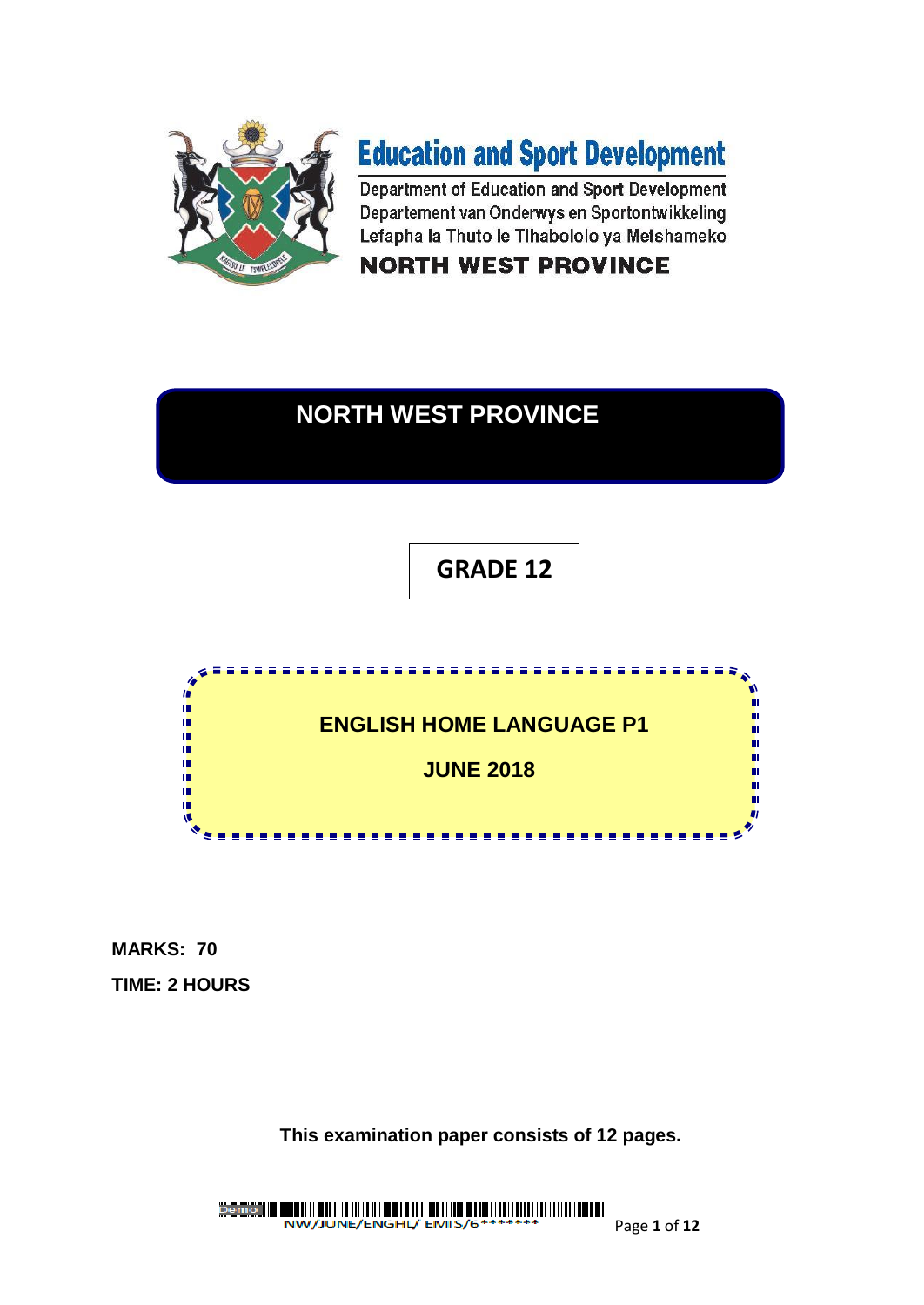#### **INSTRUCTIONS AND INFORMATION**

| $\mathbf{1}$ . | This question paper consists of THREE sections:       |        |
|----------------|-------------------------------------------------------|--------|
|                | <b>SECTION A: Comprehension</b>                       | $[30]$ |
|                | <b>SECTION B: Summary</b>                             | $[10]$ |
|                | <b>SECTION C: Language Structures and Conventions</b> | $[30]$ |
| 2.             | Read ALL the instructions carefully.                  |        |

- 3. Answer ALL the questions.
- 4. Start EACH section on a NEW page.
- 5. Rule off after each section.
- 6. Number the answers correctly according to the numbering system used in this question paper.
- 7. Leave a line after each answer.
- 8. Pay special attention to spelling and sentence construction.
- 9. Suggested time allocation:

SECTION A: 50 minutes

SECTION B: 30 minutes

SECTION C: 40 minutes

10. Write neatly and legibly.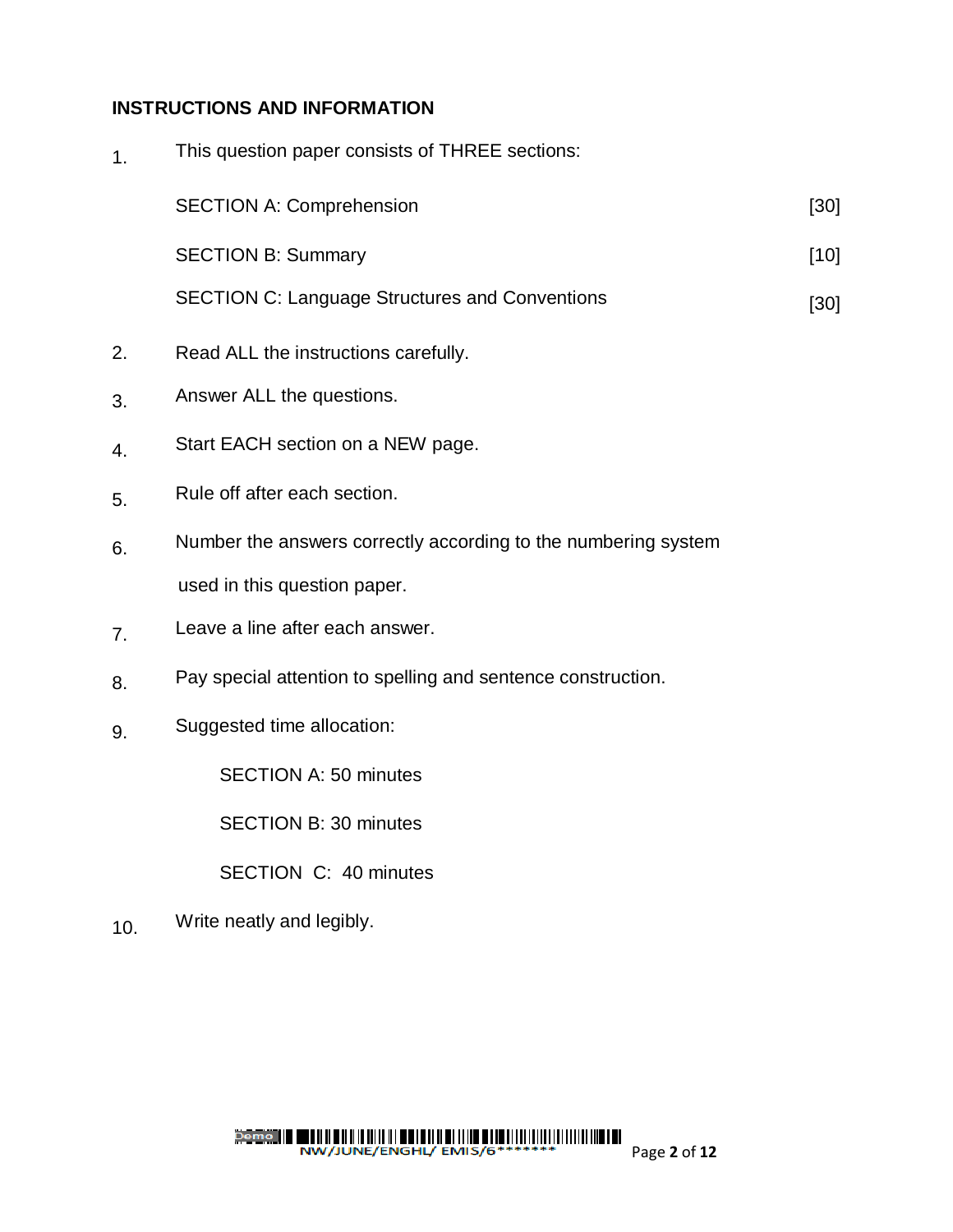#### **SECTION A: COMPREHENSION QUESTION 1: READING FOR MEANING AND UNDERSTANDING**

Read TEXTS A AND B below and answer the questions.

### **TEXT A**

#### **Kendrick Lamar, street poet of mental health**

- **1** Kendrick Lamar has received critical acclaim as the hottest hip-hop artist of the past decade. A native of Compton (California, CA, USA), he has had a meteoric rise over the past 3 years. He released his major-label debut album *good kid m.A.A.d. city* in Oct, 2012, which *Rolling Stone* considered "worth all the hype", describing Lamar as "a dazzling street poet" unlike any other from his generation. This album covers the trials and tribulations of an adolescence spent in an inner-city subculture of violence and drugs. His heavily anticipated sophomore album *To Pimp a Butterfly* was released in March, 2015, and was viewed by many critics as a masterpiece covering even wider subject material, such as the sociopolitical struggles of African-Americans growing up in America, the pressures that come with success, racism, black empowerment, and spirituality. *To Pimp a Butterfly* showcases a diverse array of musical and artistic genres, including jazz, hip-hop, blues, and spoken-word, and an interlaced poem that develops through the album. To that, we would add that Lamar's rich narratives relate to important mental-health themes, including addiction, depression, and resilience. As co-founders of a social venture called [Hip Hop Psych,](http://www.hiphoppsych.co.uk/) we are interested in interpreting hip-hop lyrics through the filters of psychiatry and the neurosciences. In this article, we offer a glimpse into our work through the dissection of Kendrick Lamar's conscious lyricism. 1. 5. 10 15 20
- **2** The song "Swimming Pools", from *good kid m.A.A.d. city*, is about addiction. The title serves as a metaphor for alcohol misuse during adolescence. The song emphasises the genetic risk factors for alcohol misuse, referencing a history of alcohol misuse in the character's family, specifically his grandfather who "had the golden flask". The album cover of *good kid m.A.A.d. city* shows Kendrick's grandfather and two uncles sitting at a table with the young Kendrick, a child who is notably within reach of a 40 oz bottle of malt liquor beer. During an interview Kendrick commented on this image, "…that photo just says so much about my life and how I was raised in Compton, and the things I've seen through innocent eyes." Environmental factors such as early-life exposure to alcohol and degree of parental monitoring of alcohol interact with genetic factors to affect the risk of alcohol misuse and dependence. Kendrick Lamar's lyrics indirectly map onto research that examines gene–by–environment interactions of alcohol misuse. 35
- **3** The theme of alcohol misuse continues to develop in the song "u" on Kendrick's second major-label album, *To Pimp A Butterfly*. The setting for

25

30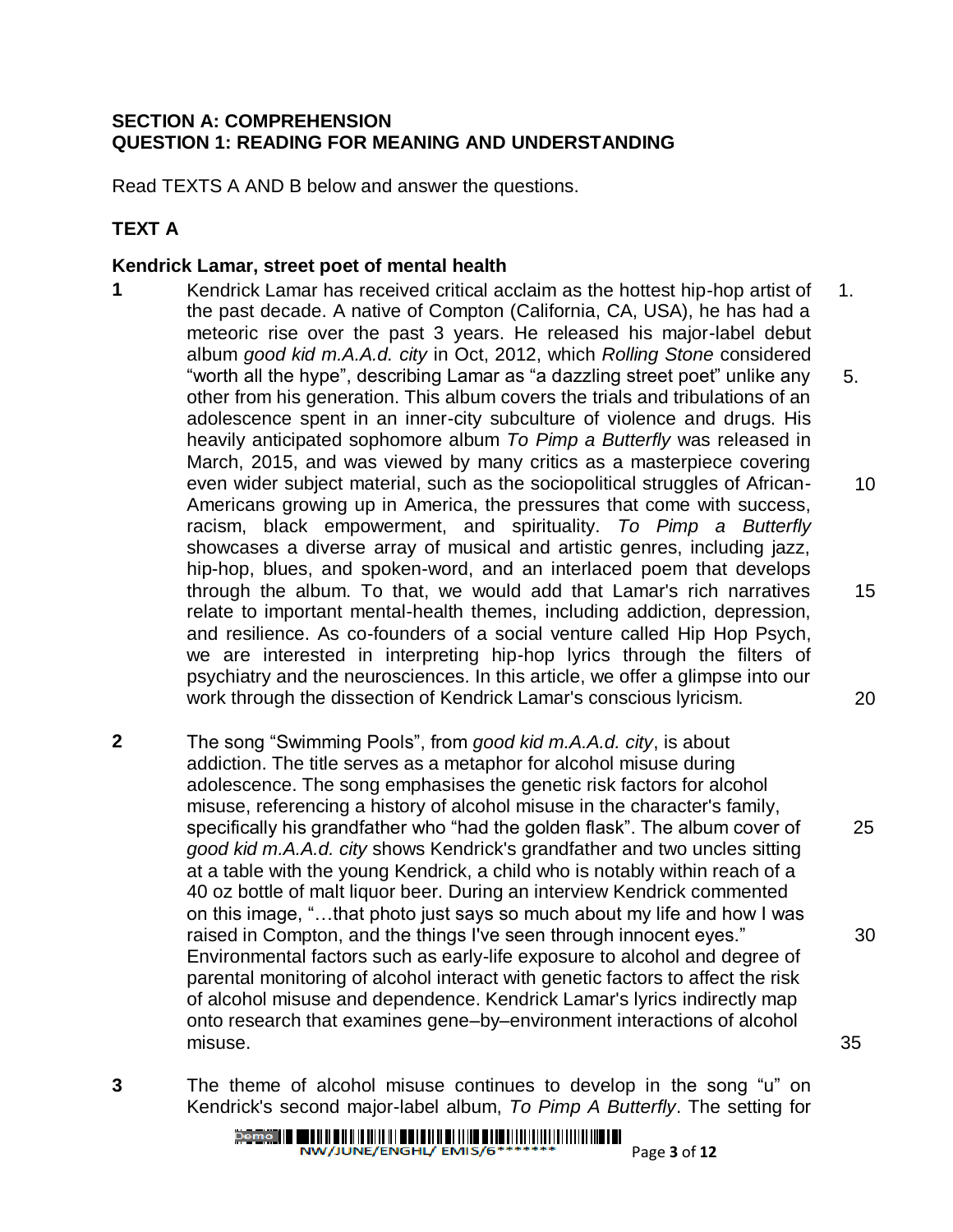this track involves Kendrick's character, a successful hip-hop artist, who is alone in his hotel room, intoxicated with alcohol, and talking to himself in the mirror. He might have clinical depression. Cognitive distortions are found in Kendrick's lyrics; e.g. his character has a tendency to magnify his failures. Furthermore, the character draws attention to so-called black and white thinking, which is a tendency to think in absolutes. Throughout the song, Kendrick's character believes that he will be judged either as a total success or a total failure; he seems to be more focused on negatives than positives. This type of thinking relates to studies reviewed by [Leppanen](http://www.ncbi.nlm.nih.gov/pmc/articles/PMC3253452/) and colleagues, showing that patients with depression show a negative bias when interpreting stimuli that are intended to be ambiguous. 40 45

- **4** The polar opposite of the song "u" comes later in the album through the song "i", which is full of optimism, confidence, self-efficacy, and selfempowerment. The song refers to resilience factors for the resolution and prevention of depression and suicidal thoughts. For example, Kendrick's character reveals a strong internal locus of control. The psychologist Julian Rotter described this as a tendency for an individual to believe they can control events affecting them. Kendrick's character uses this concept to stay positive in the face of adversity. Kendrick's character reveals that his belief in God has helped him to overcome his personal traumatic experiences: "trials, tribulations, but I know God". Similarly in this context, a study of African-American adults who had suffered trauma showed that a higher frequency of attendance of religious services was a protective factor against psychiatric [morbidity.](http://www.ncbi.nlm.nih.gov/pubmed/19015233?dopt=Abstract) 50 55 60
- **5** Kendrick Lamar's lyrics have underlined several psychiatric themes around addiction, depression vulnerability, and resilience against stress and depression. How might this help with the pressing problem of mood and other disorders among young people in harsh, urban environments? Listening to Kendrick Lamar might help mental-health practitioners and other professionals to understand the day-to-day internal and external struggles of their patients. Hip-hop might also be a way for young people to understand and consider their own vulnerability, resilience, and life choices in a culturally relevant and easily accessible manner. 65 70
- Source [The Lancet Psychiatry Volume 2, No. 6, June 2015, Akeem Sule & Becky Inkster] 780 words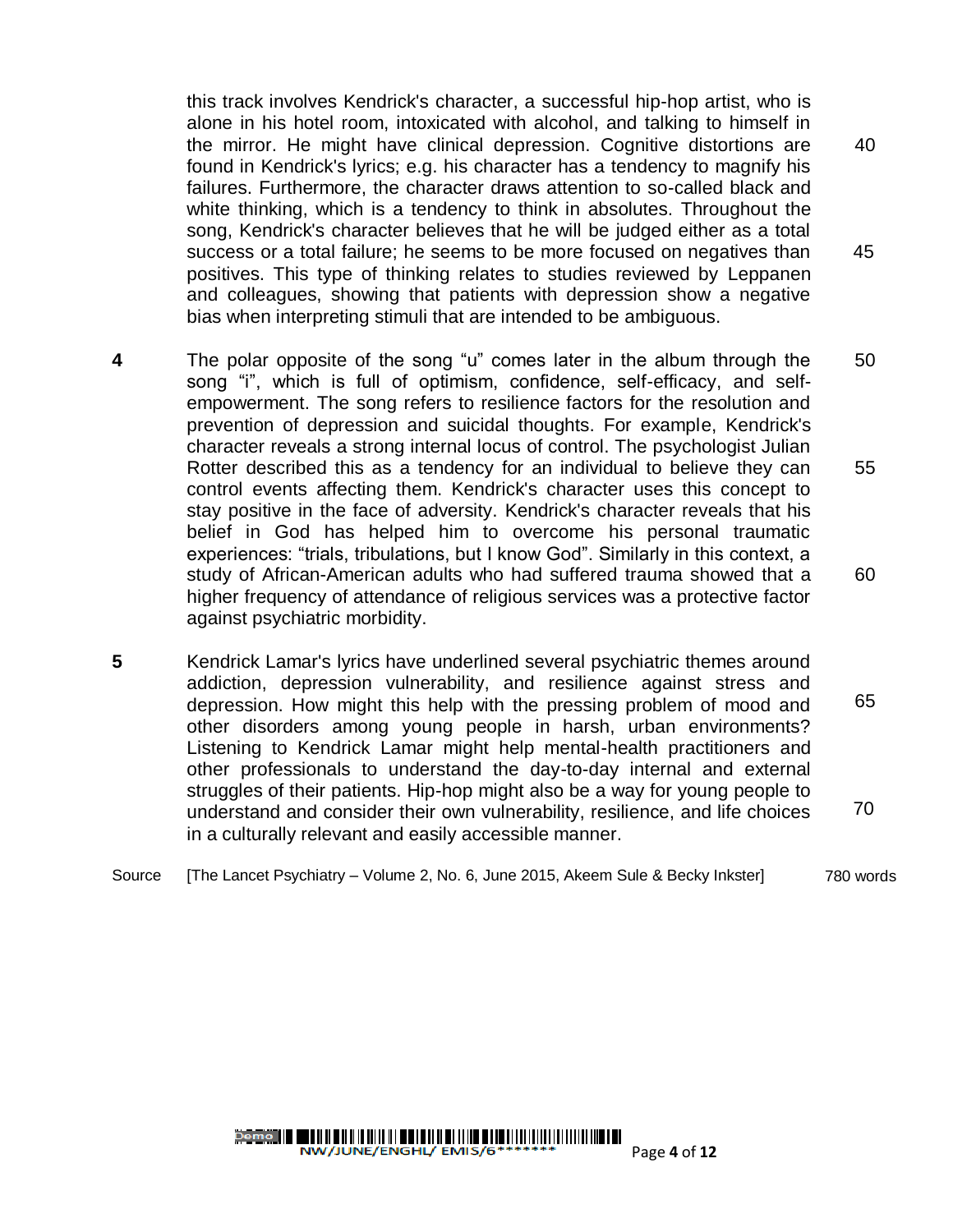#### **TEXT B**



| 1.1. | Quote two consecutive words from paragraph 1 that prove that           | (1) |
|------|------------------------------------------------------------------------|-----|
|      | Kendrick Lamar became famous very quickly in the music industry.       |     |
| 1.2. | In paragraph 1 Rolling Stone refers to Kendrick Lamar as "a dazzling   | (2) |
|      | street poet". Comment on the effectiveness of this description.        |     |
| 1.3. | Provide a reason from paragraph 1 for the heavy anticipation that      | (2) |
|      | preceded the release of Kendrick Lamar's sophomore album "To Pimp      |     |
|      | A Butterfly".                                                          |     |
| 1.4. | Refer to paragraph 1. Why is it difficult to label Kendrick Lamar's    | (2) |
|      | music?                                                                 |     |
| 1.5. | The purpose of this article as explained by the co-founders of Hip Hop | (1) |
|      | Psych in paragraph 1. Is to                                            |     |
|      | 1. Show that the analysis of the lyrics of rap artists (Lamar)         |     |
|      | 2. cover the trials and tribulations of adolescence                    |     |
|      | $\Omega$ Dines a Duffaully                                             |     |

3. Pimp a Butterfly Choose the correct answer.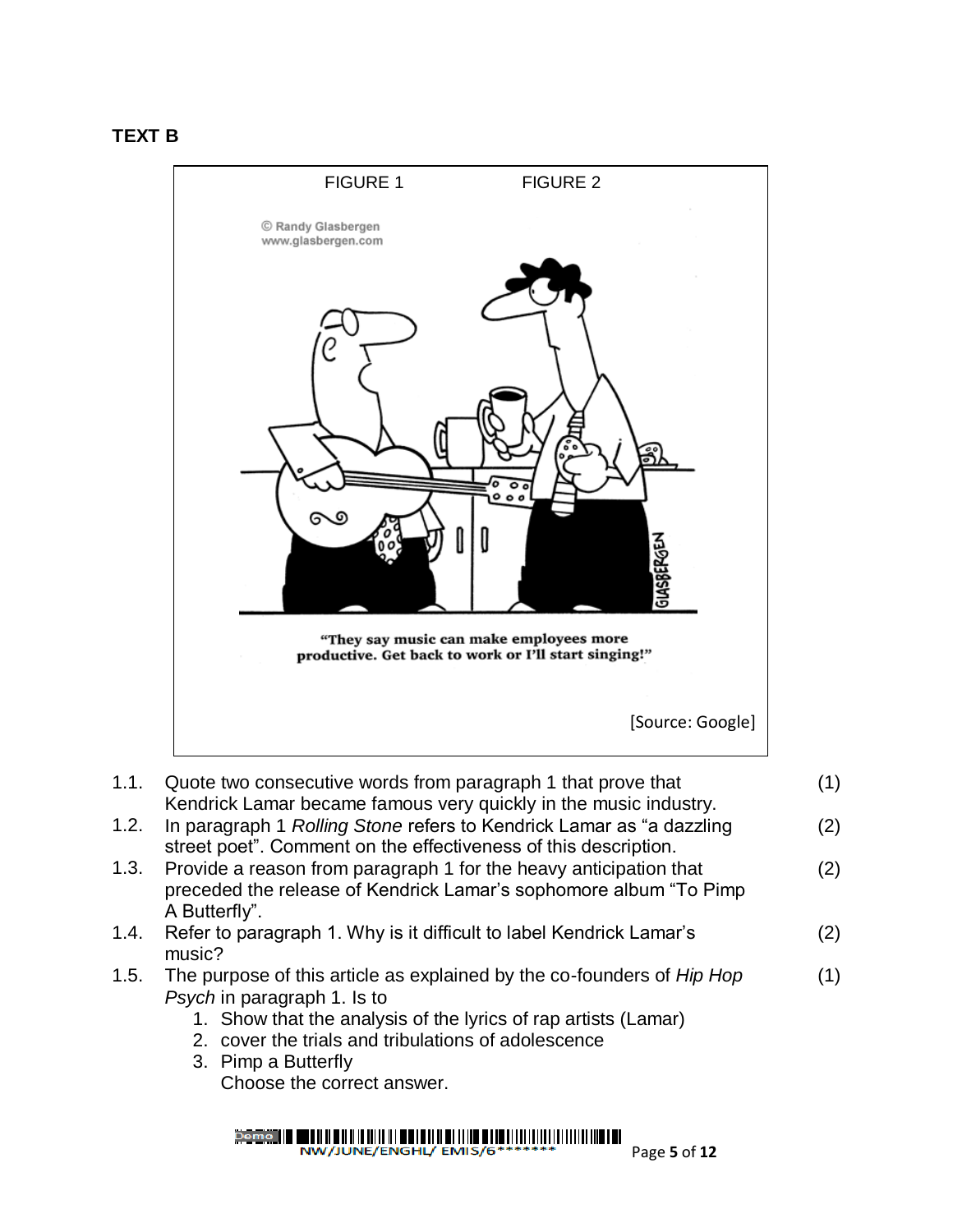| 1.6.         | According to paragraph 2, what are the main interacting factors that<br>increase the risk of alcohol misuse?                                                             | (2)        |
|--------------|--------------------------------------------------------------------------------------------------------------------------------------------------------------------------|------------|
| 1.7.         | Refer to paragraph 2. Why do you think the theme of alcohol<br>dependence is so prominent in Kedrick Lamar's music?                                                      | (1)        |
| 1.8.         | Write down two symptoms of clinical depression that are mentioned in<br>paragraph 3.                                                                                     | (2)        |
| 1.9.         | State 3 things the song refers to in paragraph 4                                                                                                                         | (3)        |
| 1.10.        | In paragraph 4, two resilience factors for the resolution and prevention<br>of depression are discussed. Briefly explain which one you consider to<br>be most effective. | (2)        |
| 1.11.        | Based on the reasons provided in paragraph 5, would you agree that<br>Hip Hop Psych's venture is worthwhile? Briefly explain your answer.                                | (2)        |
| 1.12         | Which one of the two figures is in a managerial position? Provide a<br>reason for your answer.                                                                           | (2)        |
| 1.13         | Would you describe Figure 1 as an aspiring musician? Explain your<br>answer.                                                                                             | (2)        |
| 1.14<br>1.15 | Account for the facial expression of figure 2.<br>In your view, does TEXT B support or contradict TEXT A? Justify your<br>answer                                         | (3)<br>(3) |

### **TOTAL SECTION A: [30]**

.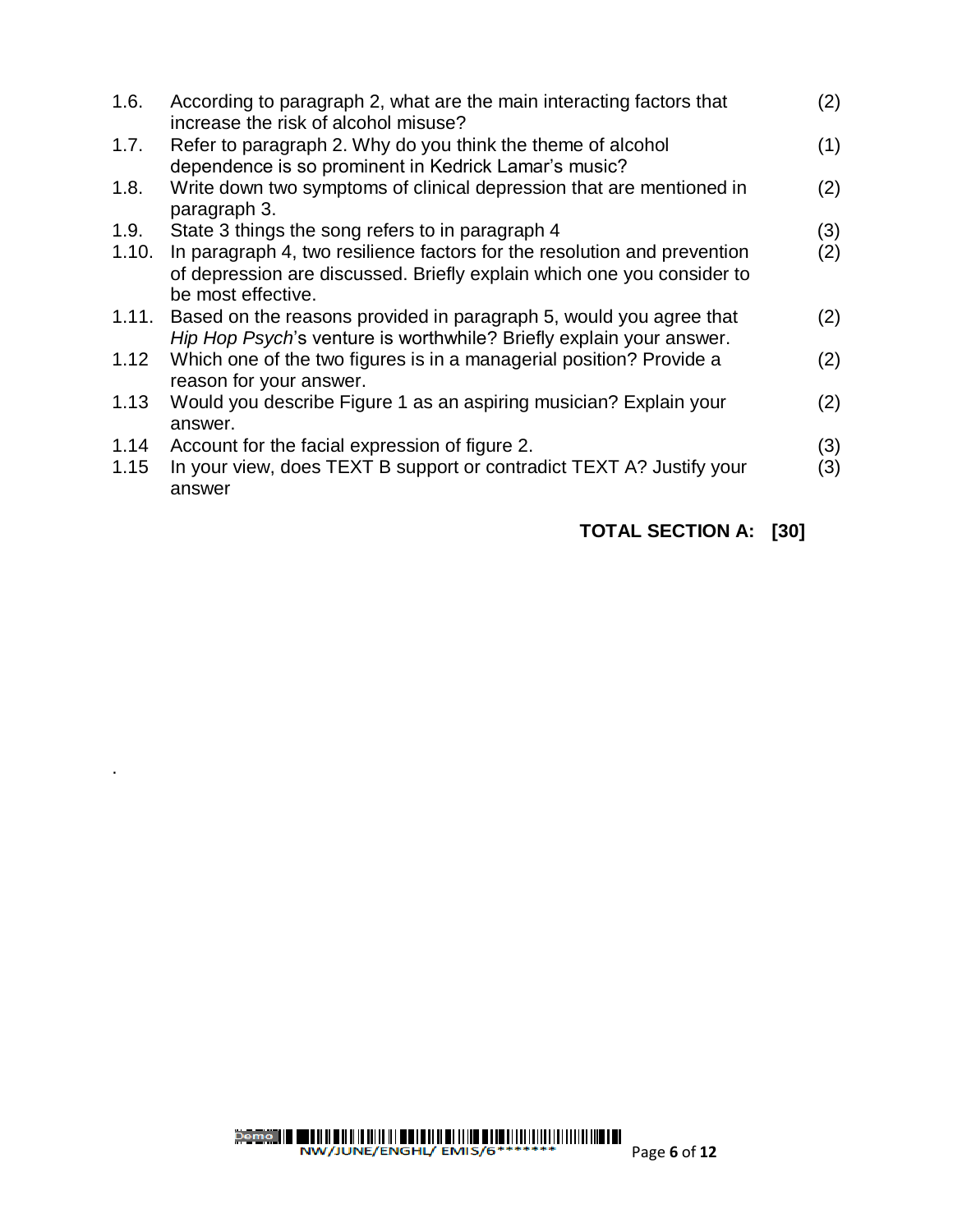#### **SECTION B: SUMMARY QUESTION 2: SUMMARISING IN YOUR OWN WORDS**

Read TEXT C below. In your own words summarise the **characteristics that songs have in common**.

- **NOTE:** 1. Your summary should be in paragraph form.
	- 2. Include SEVEN (7) relevant details/ points.
	- 3. It is imperative that you use your **own words**.
	- 4. You summary should NOT exceed **90 words**.
	- 5. Include your word count at the end of your summary.
	- 6. Your summary does not need a heading/title.

#### **TEXT C**

#### **The characteristics that almost all songs share.**

Songs usually build energy as they proceed. Whether by using instrumentation, melodic range, dynamics (i.e. loudness), tempo, and rhythmic intensity, the end of your song should usually come across as more energetic than the beginning.

A song's chord progressions should proceed from fragile to strong. A fragile progression is one that is perhaps tonally ambiguous or meandering, while a strong progression is one that clearly points to a tonic note and chord. Verse and bridge progressions can be fragile, but chorus progressions should be short and strong.

A song should show a steady harmonic rhythm. The term harmonic rhythm refers to how long you play a chord before moving on to the next one. Most songs will keep that pattern fairly steady, changing chords every 4 or 8 beats.

A song should show a strong relationship between melodic shape, lyrics and chords. When a melody rises to a high point, it's usually for a good reason: you want to highlight something significant in the lyric.

A song's chorus will feature the tonic note and chord more often than the verse. The tonic note is the one that represents the key your song is in. It acts as a strong sense of "home", and so chorus melodies are usually written to place special significance on that note and its accompanying chord.

Chorus melodies usually sit higher in pitch than verse melodies. That's because the human voice generates more energy in its upper range, and we obviously want more energy to occur in a chorus than in a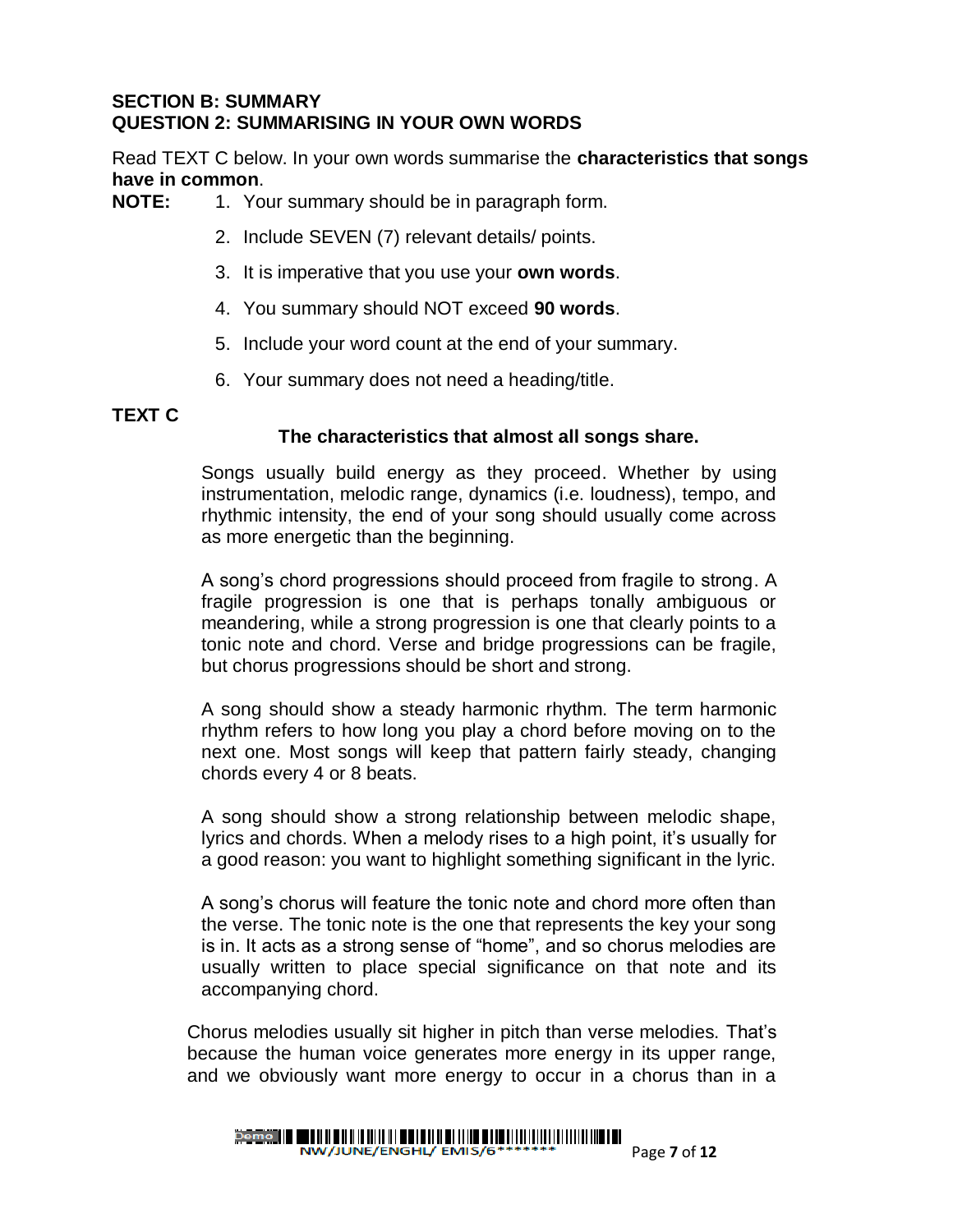verse.

Innovation in songwriting is a good thing. It sets you apart from other songwriters. But in amongst the innovation, listeners need to feel that pleasant sense of predictability. They need to know that songs may be new, but that doesn't mean that they are totally unpredictable to the point of sounding chaotic.

[By: Gary Ewer. Sep 29, 2012]

#### **TOTAL SECTION B: 10**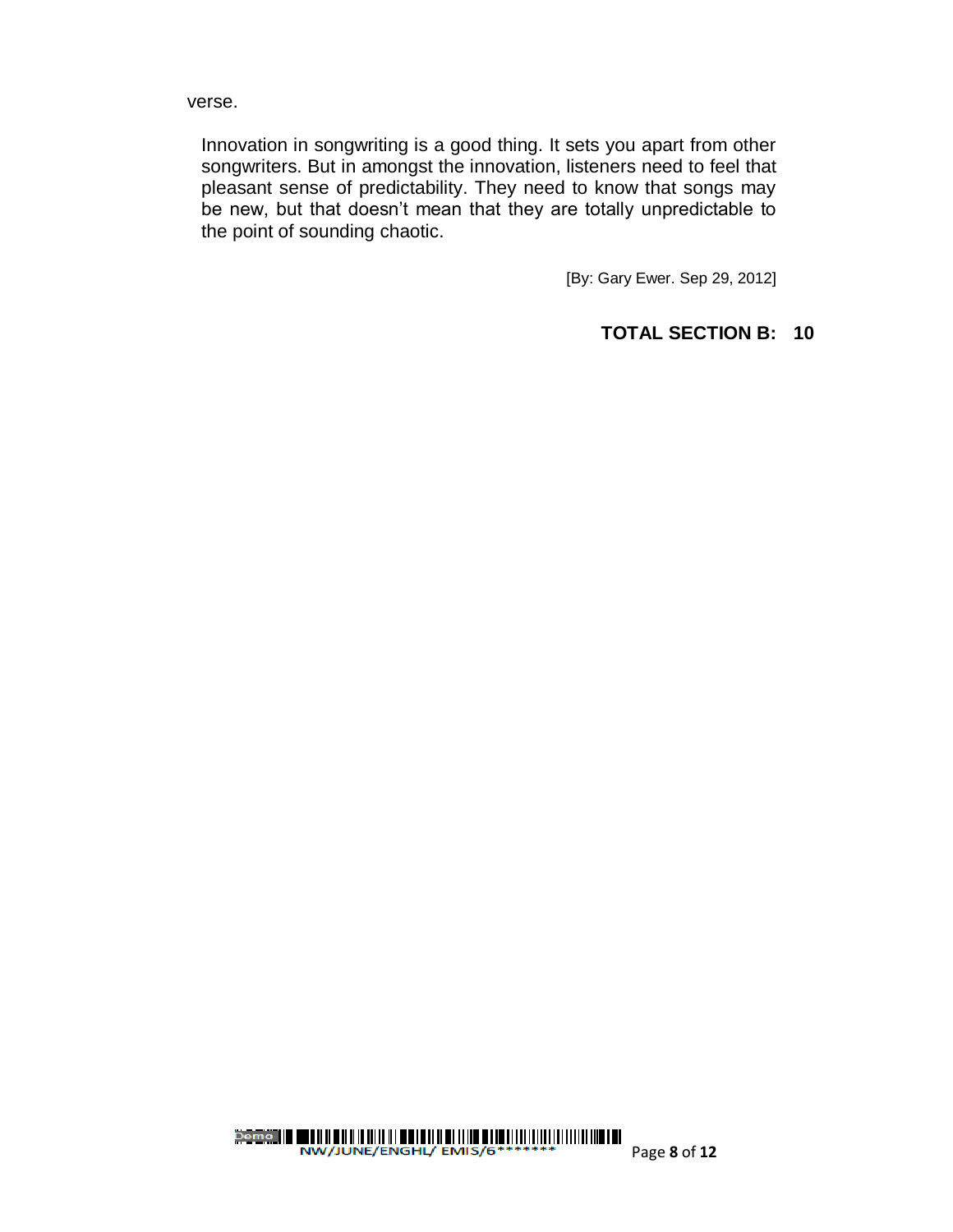#### **SECTION C: LANGUAGE IN CONTEXT QUESTION 3: ANALYSING ADVERTISING**

Study the advertisement (TEXT D) below and answer the questions set.



#### NW/JUNE/ENGHL/ EMIS/6\*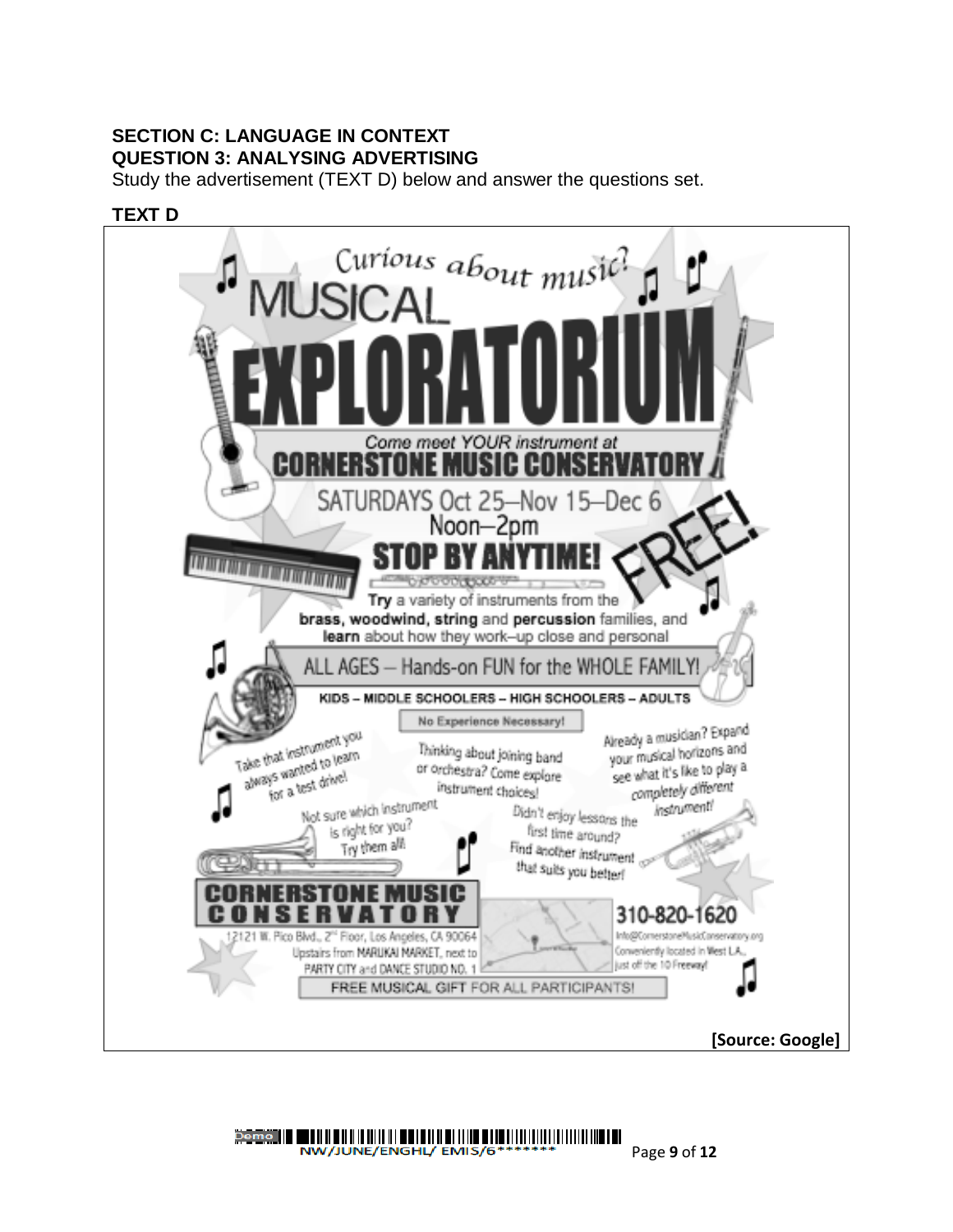#### **QUESTIONS: TEXT D**

3.1 Identify the target audience of this advertisement. Your answer should be as specific as possible. (1) 3.2 Quote an example of emotive language from the advertisement and explain why it is effective. (2) 3.3 In your opinion, what part of the advertisement would have the most persuasive appeal to the potential client? Explain your answer. (2) 3.4 Write down two techniques that the advertiser uses to ensure that easy accessibility to further information is guaranteed. (2) 3.5 Discuss the effectiveness of the layout of the advertisement. (3)

**[10]**

#### **QUESTION 4: UNDERSTANDING OTHER ASPECTS OF THE MEDIA**

Study TEXT E below and answer the questions set.

#### **TEXT E**

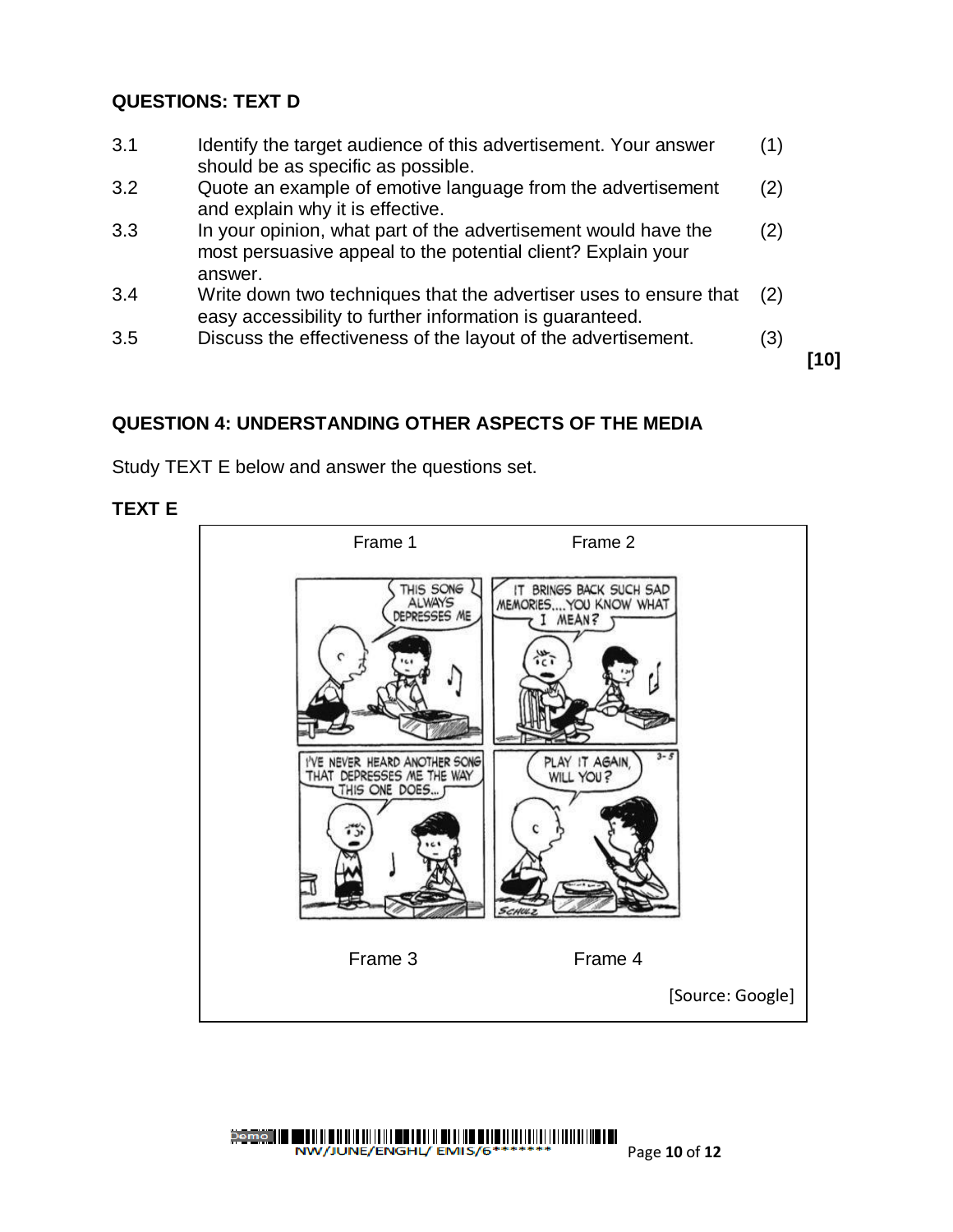#### **QUESTIONS: TEXT E**

- 4.1 Write down any two techniques that the cartoonist uses to depict Charlie Brown's depressed mood in frames  $1 - 3$ . (2)
- 4.2 Critically comment on the effectiveness of the humour in the last frame. (3)

Study TEXT F below and answer the questions set.



[Source: Google]

#### **QUESTION: TEXT F**

4.3 Briefly discuss how the cartoonist makes use of stereotypes to create humour. Your answer should focus on the figures at the top and bottom of the cartoon. (5)

**[10]**